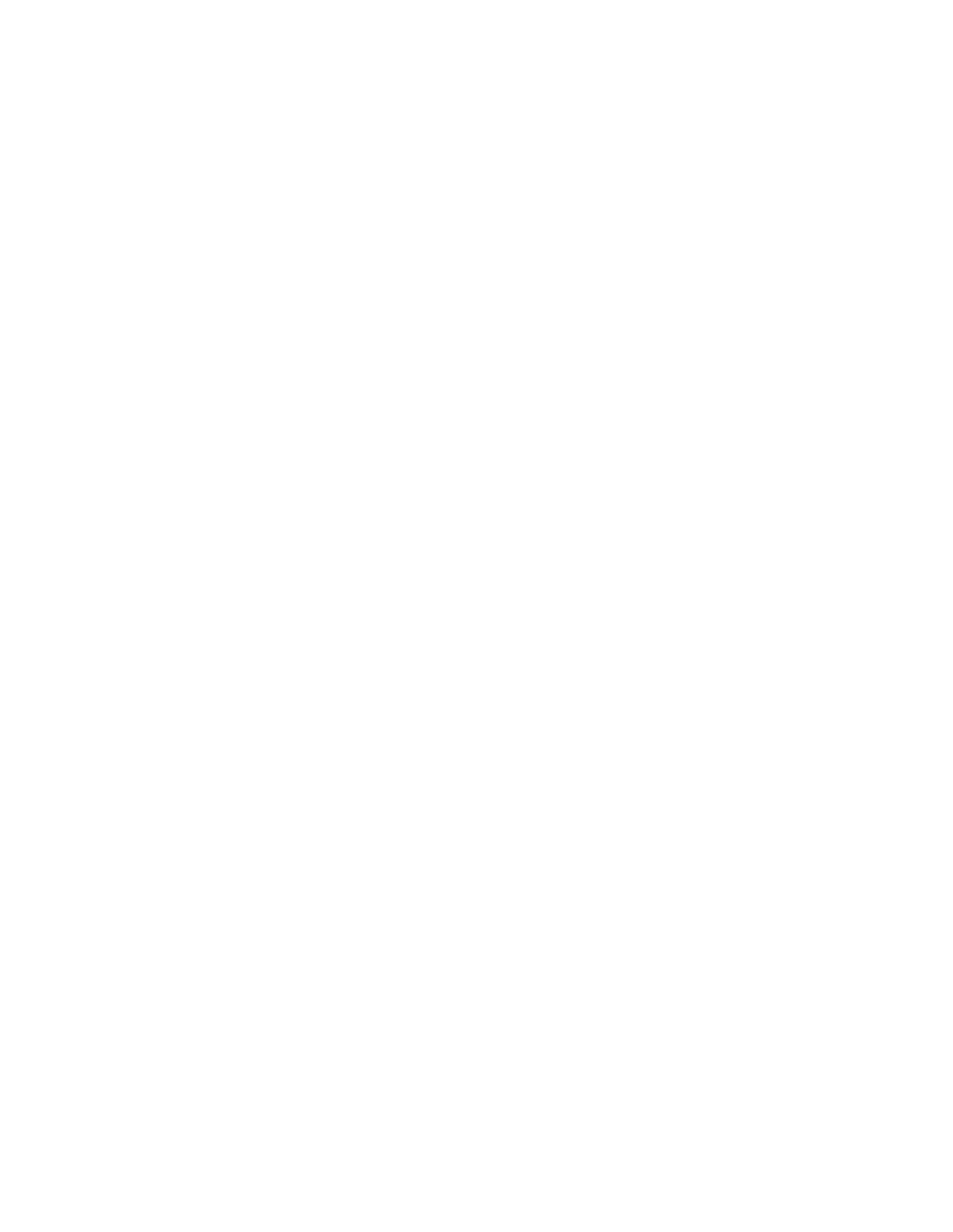#### **PURPOSE AND SCOPE**

The purpose of this report is to determine whether the area shown in Appendix A should be designated as a Community Reinvestment Area (CRA) as defined by the Ohio Revised Code (ORC) Sections 3735.65-3735.70. The survey area is entirely made up of census tracts 9608, 9609 and 9613-9618. The proposed CRA location represents the entire City of Fremont which has 7,541 total housing units according to the U.S. Census Bureau. In order to meet the CRA criteria for eligibility, the area must consist of "housing facilities or structures of historical significance are located and new housing construction and repair of existing facilities or structures are discouraged." By establishing a city-wide CRA program, the City of Fremont would be better able to encourage development and improvement throughout the community.

#### **GENERAL DESCRIPTION OF FREMONT, OHIO**

The City of Fremont is the county seat for Sandusky County and located in the center the county. The City has a diverse based of employers but has suffered the loss of several manufacturing companies.

Overall trends for Fremont during the 2000s and the most recent U.S. Census data demonstrate the proposed CRA continues to have declining population, low median household income, low median value of housing units, low owner-occupied housing tenure and old housing stock.

#### **GENERAL DEMOGRAPHIC CHARACTERISTRICS**

The best indicators to use to describe and identify past conditions and trends in the community are the demographic and socio-economic characteristics provided by the U.S. Census Bureau. The statistical information provided in this section, unless noted, was derived from census reports published by the U.S. Census Bureau. Errors in the data are possible based on the way census data is collected. In addition to errors occurring during collection, much of the data presented in the reports are based on sample data rather than 100% reporting and is, therefore, subject to sampling error. One hundred percent date, where used, is subject to non-sampling error. Because of sampling and non-sampling errors, there may be discrepancies in the reporting of similar types of data. However, the discrepancies will not negate the usefulness of the census data to conduct the analysis.

#### **Population**

The City of Fremont's population is declining. The following population changes have occurred between 2000 and 2010:

| <b>Population</b>      |                       |                                |               |                |  |  |  |
|------------------------|-----------------------|--------------------------------|---------------|----------------|--|--|--|
|                        | 2000                  | 2010                           | Change        |                |  |  |  |
|                        |                       | <b>Population   Population</b> | <b>Amount</b> | <b>Percent</b> |  |  |  |
| Fremont                | 17,375                | 16,734                         | 641'          | $-3.7%$        |  |  |  |
| <b>Sandusky County</b> | 61,792                | 60,944                         | (848)         | $-1.4%$        |  |  |  |
| Ohio                   | 11,353,140 11,536,504 |                                | 183,364       | 1.6%           |  |  |  |

*Source: U.S. Census Bureau*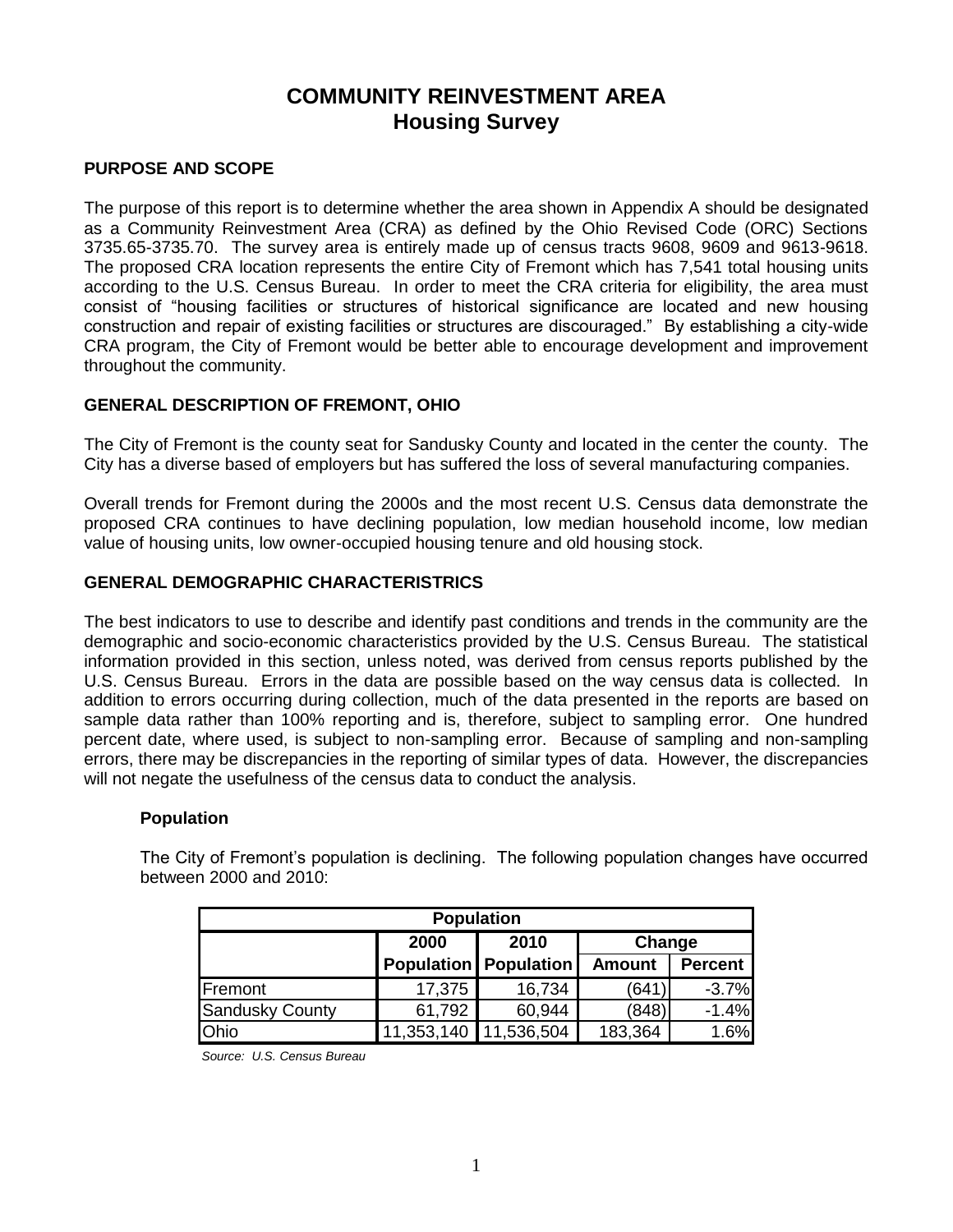According to the 2010 U.S. Census, the median age of City residents has increased from 33.8 years in 2000 to 35.3 years in 2010. The percentage of City residents over the age of 60 years is 18.8% and the percentage of residents over the age of 35 is 50.3%.

The City of Fremont knows that by creating an incentive for families and new home buyers to build and renovate the housing stock, the City has the potential to reverse the recent negative trends of in population, median household incomes and median home values.

#### **Low to Moderate Income Households**

The most recent median household income in the City of Fremont is \$33,147. The percent of individuals with incomes below the poverty level is 26.2% of the total population. Below is a schedule of median household incomes for the City, Sandusky County and the State for 2010 and 2015:

| <b>Median Household Income</b> |          |          |               |                |  |  |  |
|--------------------------------|----------|----------|---------------|----------------|--|--|--|
|                                |          |          | Change        |                |  |  |  |
|                                | 2010     | 2015     | <b>Amount</b> | <b>Percent</b> |  |  |  |
| Fremont                        | \$39,398 | \$33,147 | (\$6,251)     | $-15.9%$       |  |  |  |
| <b>Sandusky County</b>         | \$48,056 | \$47,209 | (\$847)       | $-1.8%$        |  |  |  |
| Ohio                           | \$47,358 | \$49,429 | \$2,071       | 4.4%           |  |  |  |

*Source: U.S. Census Bureau, 2010-2014 and 2006-2010 American Community Surveys*

According to HUD, family income levels can be categorized as extremely low, very low and low. In Sandusky County, these categories were associated with the following median family income (MFI) dollar ranges for a family of four persons:

- **Extremely Low Income (0-30% MFI): up to \$24,300**
- Very Low Income (31-50% MFI): \$24,301 to \$29,050
- Low Income (51-80% MFI): \$29,051 to \$46,500

Places in the City that have 51.0% or higher low/moderate income persons are eligible for Community Development Block Grant (CDBG) area benefit activities. In Fremont, nine of the twenty-two block groups within the City fall into this category.

#### **General Housing Stock Information**

The proposed CRA contains housing stock that is in need of considerable repair. In some instances, demolition and redevelopment may be the most appropriate. According to the 2010 U.S. Census, there are 7,541 housing units within the proposed CRA.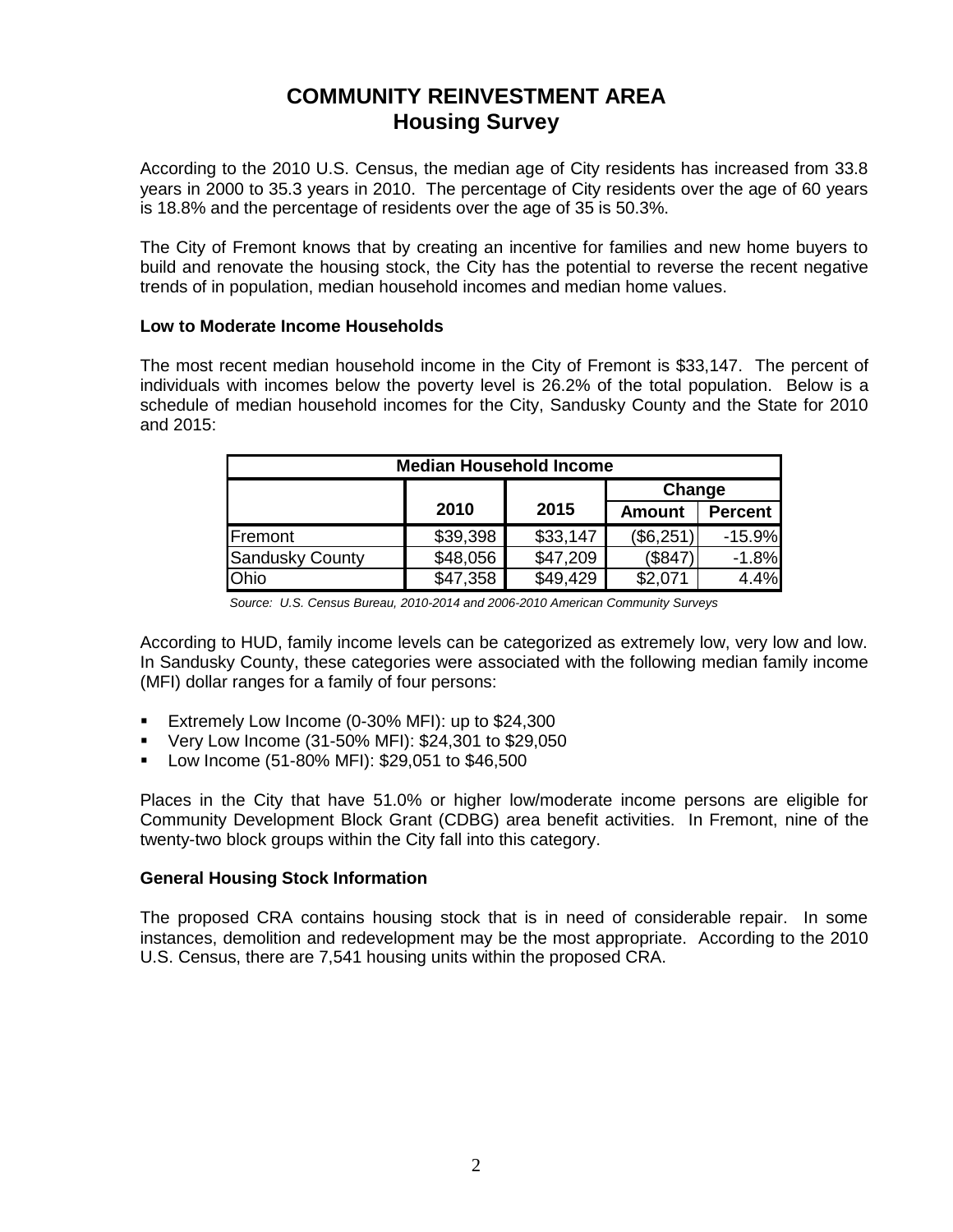The table below show housing tenure information from the 2010 Census. The table shows the City has a very low percent of occupied housing units being owner occupied compared to the Sandusky County and the State of Ohio.

| <b>Housing Tenure</b>  |                 |                 |                 |                 |                 |  |  |  |
|------------------------|-----------------|-----------------|-----------------|-----------------|-----------------|--|--|--|
|                        |                 |                 | Owner           |                 | <b>Renter</b>   |  |  |  |
|                        | <b>Occupied</b> | Owner           | <b>Occupied</b> | Renter          | <b>Occupied</b> |  |  |  |
|                        | <b>Units</b>    | <b>Occupied</b> | <b>Percent</b>  | <b>Occupied</b> | <b>Percent</b>  |  |  |  |
| Fremont                | 6,745           | 3,919           | 58.1%           | 2,826           | 41.9%           |  |  |  |
| <b>Sandusky County</b> | 24,182          | 17,866          | 73.9%           | 6,316           | 26.1%           |  |  |  |
| Ohio                   | 4,603,435       | 3,111,054       | 67.6%           | 1,492,381       | 32.4%           |  |  |  |

*Source: U.S. Census Bureau*

#### **Age of Housing Stock**

The age of housing stock is useful measure of potential historic significance as well as whether new construction has been "discouraged." The majority of housing units in the proposed CRA were build prior to 1939, see table below. As such these homes are more than 60 years old and thus are potentially historic.

| <b>Year Structure Built</b> |                |                |                        |                |                      |                |  |  |
|-----------------------------|----------------|----------------|------------------------|----------------|----------------------|----------------|--|--|
|                             | <b>Fremont</b> |                | <b>Sandusky County</b> |                | <b>State of Ohio</b> |                |  |  |
|                             | <b>Number</b>  |                | <b>Number</b>          |                | <b>Number</b>        |                |  |  |
|                             | of Units       | <b>Percent</b> | of Units               | <b>Percent</b> | of Units             | <b>Percent</b> |  |  |
| <b>Pre 1939</b>             | 3,021          | 45.7%          | 7,489                  | 31.7%          | 884,921              | 19.3%          |  |  |
| 1940-1959                   | 1,692          | 25.6%          | 4,938                  | 20.9%          | 958,283              | 20.9%          |  |  |
| 1960-1979                   | 906            | 13.7%          | 4,772                  | 20.2%          | 1,233,388            | 26.9%          |  |  |
| 1980-1999                   | 648            | 9.8%           | 4,111                  | 17.4%          | 985,793              | 21.5%          |  |  |
| 2000 or later               | 344            | 5.2%           | 2,316                  | 9.8%           | 522,699              | 11.4%          |  |  |

*Source: U.S. Census Bureau*

#### **Housing Sock Values**

The median value of an owner-occupied housing unit in the City of Fremont is \$81,100. In contrast the median values of owner-occupied housing units in Sandusky County and the State of Ohio are \$110,100 and \$129,900, respectively. In order to improve housing values there needs to be new construction and renovation of properties in the City.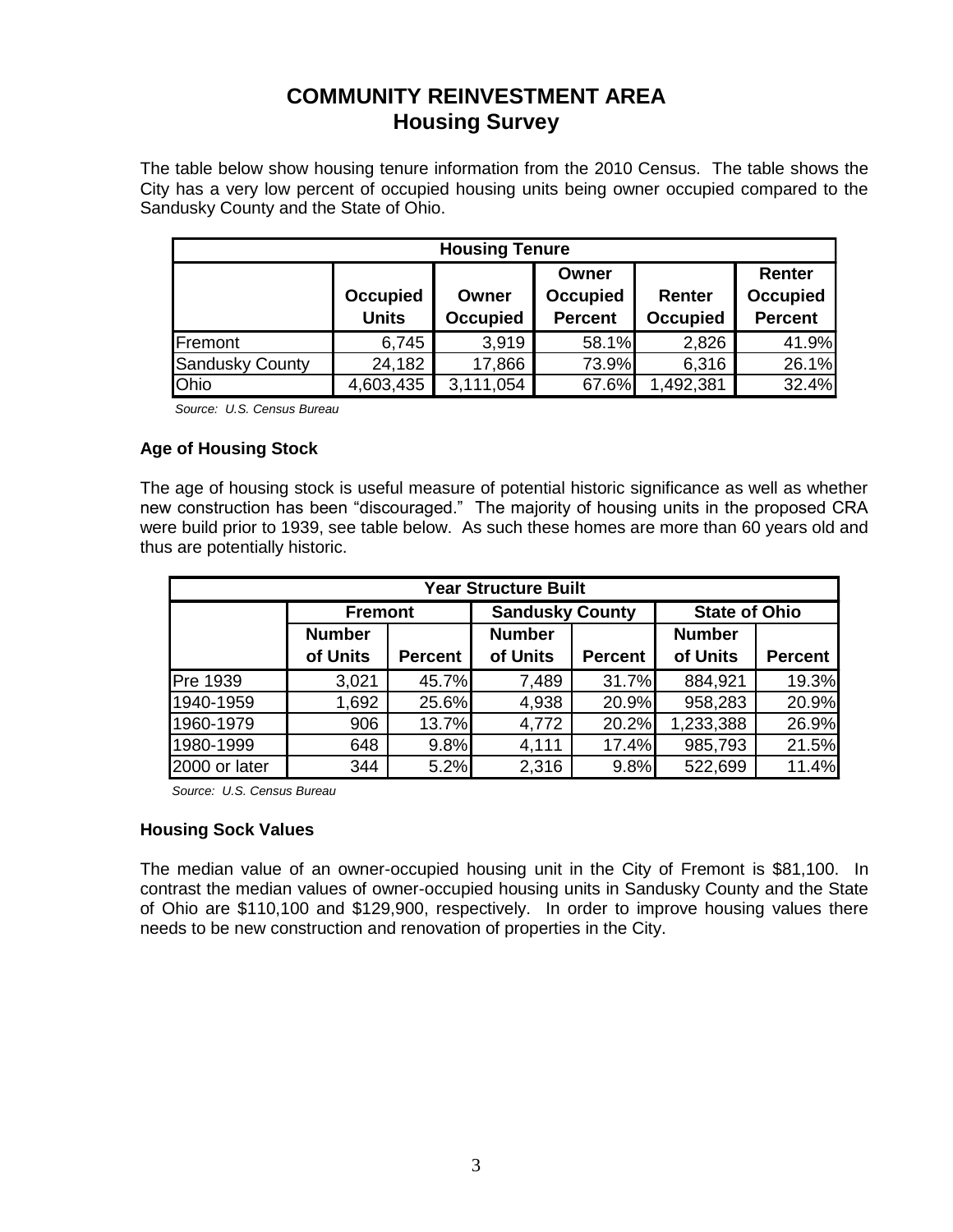The following table lists the number of permits issued by the City's Engineering and Zoning Departments in 2013-2015.

| <b>Permits Issued</b> |      |      |      |  |  |  |  |
|-----------------------|------|------|------|--|--|--|--|
|                       | 2013 | 2014 | 2015 |  |  |  |  |
| <b>Building</b>       |      |      |      |  |  |  |  |
| Residential           | 49   | 49   | 74   |  |  |  |  |
| Commercial/Industrial |      |      |      |  |  |  |  |
| Fence                 | 28   | 43   |      |  |  |  |  |
| Pool                  | 6    | 8    |      |  |  |  |  |
| Removal/Demo          | 10   |      |      |  |  |  |  |

*Source: City Engineer and Zoning Departments*

The total estimated value of the projects related to the residential building permits issued were \$1,245,635 (2013), \$1,027,238 (2014) and \$1,428,087 (2015). Regarding the building permits associated with commercial or industrial projects, the total estimated value of those projects were \$6,250,000 (2013), \$1,769,300 (2014) and \$17,619,000 (2015).

#### **Vacancy Information and Rates**

The 2010 census data has the overall vacancy rate of the City of Fremont at 10.6% which is an increase from the 2000 census where the rate was 6.9%. Within the proposed CRA a total of 796 housing units are listed as vacant. The table below details the occupancy status of the housing units in the City of Fremont, Sandusky County and the State of Ohio from the 2010 Census.

| 2010            |                                                |          |             |                                   |                            |                                 |                                                    |                                    |                 |
|-----------------|------------------------------------------------|----------|-------------|-----------------------------------|----------------------------|---------------------------------|----------------------------------------------------|------------------------------------|-----------------|
|                 |                                                |          |             | Vacant                            |                            |                                 |                                                    |                                    |                 |
|                 | <b>Total</b><br><b>Housing</b><br><b>Units</b> | Occupied | For<br>Rent | Rented,<br><b>Not</b><br>Occupied | For<br><b>Sale</b><br>Only | Sold,<br><b>Not</b><br>Occupied | Seasonal,<br>Recreational,<br>or Occasional<br>Use | <b>Migratory</b><br><b>Workers</b> | Other<br>Vacant |
| Fremont         | 100.0%                                         | 89.4%    | 4.4%        | 0.2%                              | 1.3%                       | 0.3%                            | 0.6%                                               | 0.1%                               | 3.7%            |
| Sandusky County | 100.0%                                         | 91.6%    | 2.3%        | 0.1%                              | .5%                        | 0.5%                            | 1.1%                                               | 0.0%                               | 2.9%            |
| Ohio            | 100.0%                                         | 89.8%    | 3.6%        | 0.2%                              | .5%                        | 0.4%                            | 1.1%                                               | 0.0%                               | 3.4%            |

*Source: U.S. Census Bureau*